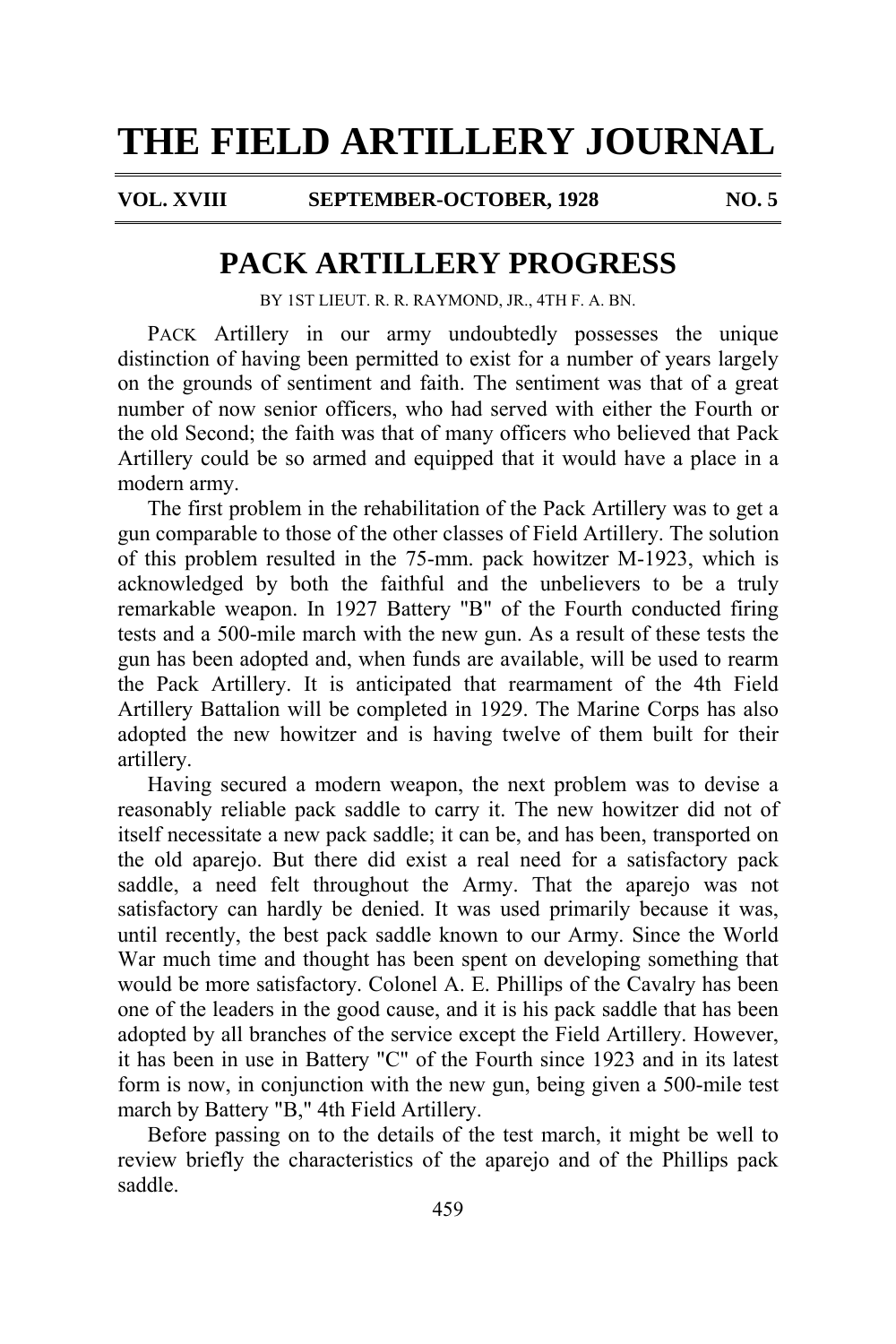The aparejo is essentially a pair of large leather bags stiffened inside by vertical sticks or ribs and stuffed with hay to provide a cushion effect on the animal's back and sides. This contrivance is held in place by means of a wide canvas cincha passing entirely around the saddle and the barrel of the animal. The cincha, when properly placed, prevents any rearward movement of the aparejo. To prevent any forward movement a wide crupper passes from the sides of the aparejo around the animal's quarters, the greatest part of the holding effect being in a dock piece fitting snugly under the animal's tail.

Even assuming that the aparejo was designed on correct principles, it possesses three distinct disadvantages that alone preclude its use in an emergency: after being issued it must be stuffed and fitted to the animal; it can be used only on the animal to which it is fitted; and it requires an expert to fit and maintain it properly fitted. Only those who have served with the packs can realize the tremendous amount of time and skill required to fit and care for aparejos or the difficulty of training men for that purpose; expert handling is not merely a desideratum but a vital necessity if a pack outfit is to remain operative in the field. In general, a pack battery is lucky to be able to boast a good packmaster and a promising understudy, as there will be no other men possessed of the requisite expertness and long years of experience.

In discussing the merits of the Phillips saddle it must be borne in mind that definite conclusions as to the virtue of some of the claims made in its behalf must await completion of the test march. However, it possesses six advantages over the aparejo: it is issued ready for use; by simple attachments to the frame it can be used for a wide variety of loads now requiring special frames; it will stand much rougher usage without losing its shape; the cinchas can be adjusted without removing the load; it is lighter; and it is cheaper. From the above list, it will be noted that this saddle incorporates several characteristics that are prime requisites in any article of equipment to be issued to hastily raised troops in an emergency. The important unproved advantages claimed are that it does not cause injuries; that it does not hinder the natural movements of the animal; that it may be changed from one animal to another without refitting; and that it does not require anything like the same degree of expertness and experience in its handling as the aparejo. All these claims have been substantiated in other branches of the service and, were it not for the great weight and peculiar nature of the loads in the Pack Artillery, the present exhaustive test would not be needed to warrant the stamp of our approval.

The Phillips pack saddle consists of two large hair-stuffed felt pads held together by a light detachable frame. In lieu of a crupper, a breeching somewhat similar, at least in appearance, to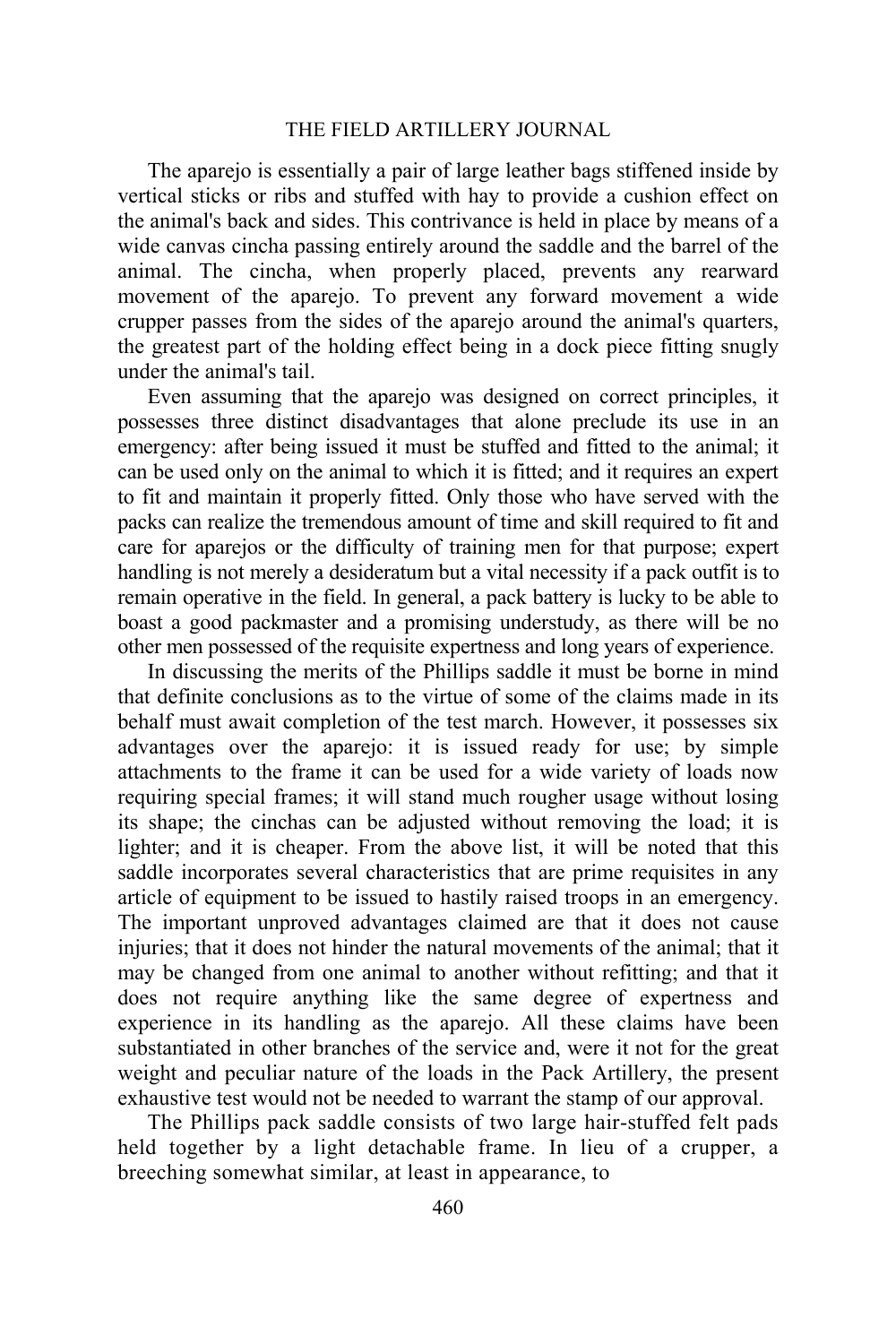### PACK ARTILLERY PROGRESS

that of the artillery harness, limits forward movement of the saddle. The wide overall cincha of the aparejo is replaced by two hair cinchas attached on either side to the bottom of the saddle. In addition a light breast collar is provided but has not been found necessary for pack artillery animals moving at a walk.

The aparejo and the Phillips pack saddle are entirely different in principle as well as in construction. With the aparejo the weight of the load is carried not only on the back but well down the sides. In this type very tight cinching is required to keep the saddle in position against the animal's sides and to prevent overturning. The cincha is centrally placed so that pressure is exerted equally over the barrel. The animal is thus held in a corset-like grip between the aparejo body and the cincha. In the Phillips pack the weight is borne almost entirely on the back and cinching is therefore only tight enough to prevent overturning. With the double cinchas the forward one is adjusted so as to exert most of the pressure and the rear one only a negligible pressure. This method of cinching, with the cincha well forward on the saddle, is the same as that used on our riding saddles. The lighter and forward cinching naturally permits freer movement especially of the quarters.

The systems of breeching in the two saddles are also radically different. In the aparejo forward displacement is checked by the action of the crupper against the dock. In the other saddle it is prevented by a distributed force acting against the buttocks and croup.

Naturally, with the Phillips principles, sore tails, a common trouble with the aparejo, are eliminated, and side and belly injuries minimized because of the much lighter pressure exerted against those parts. Whether the increased pressure per unit of back surface will result in injuries compensating the benefits gained will not be discussed until the final results of the present test are obtainable.

The first lot of Phillips saddles issued to the Field Artillery were tested by an earlier Pack Artillery Board in 1923. In general the board found this saddle superior to the aparejo but recommended several changes which were incorporated in six new saddles. As a result of observation of these six saddles, twelve more were made up according to the specifications of the board. It is these twelve together with six each of the two types constructed according to Colonel Phillips' ideas that are now undergoing test on the 500-mile march.

The chief differences of opinion between the former board and Colonel Phillips lie in the method of cinching and in the adjustment of the breeching. The board advocated the overall cincha and construction of the breeching so that the applied force would act horizontally against the animal's buttocks. Colonel Phillips argued that his method of cinching was not only easier on the animal but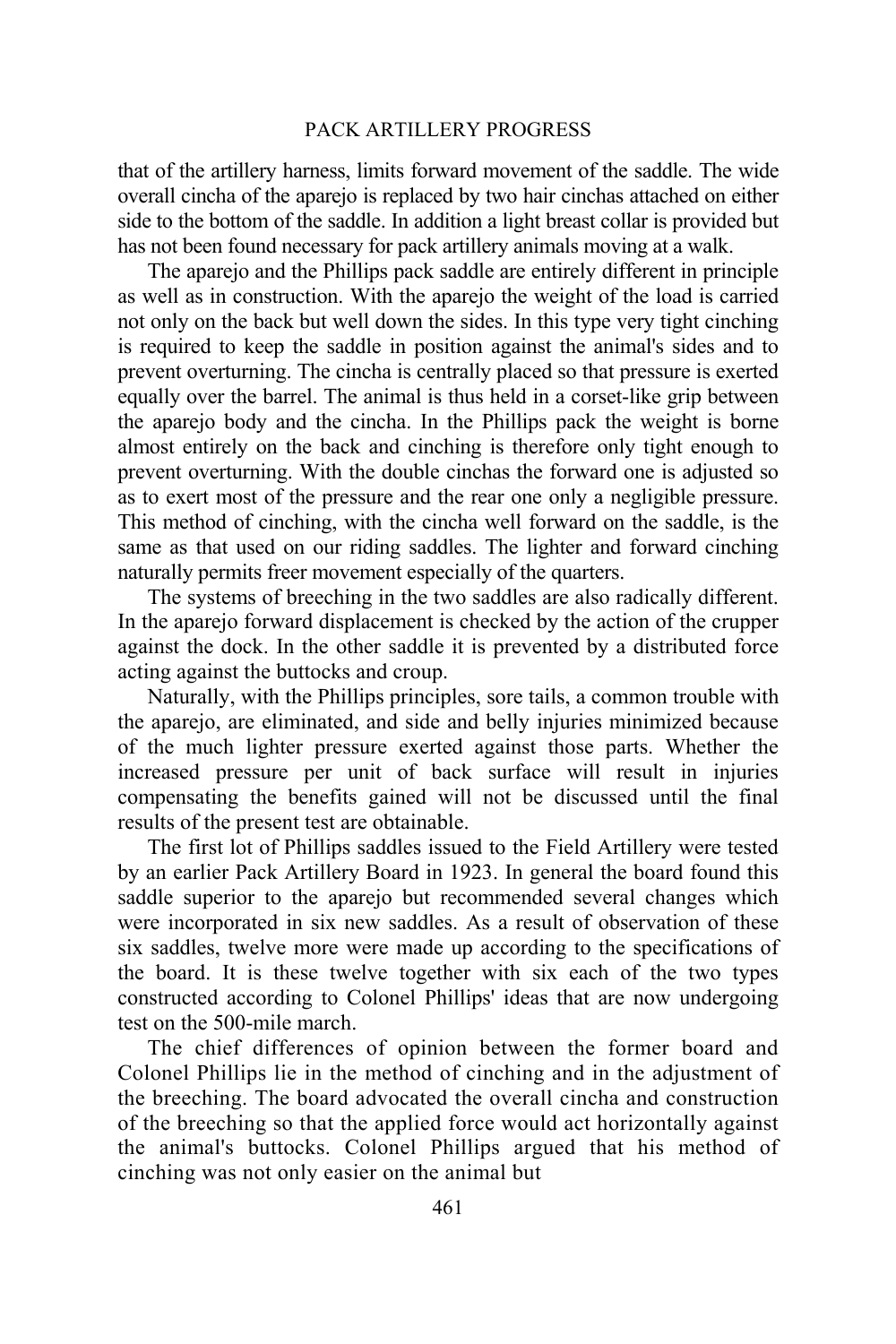equally efficacious and that the force of breeching should be applied from the saddle in a slightly upward direction so as to be distributed over both the croup and buttocks. That the views of the present Pack Artillery Board are in conformity with those of Colonel Phillips will be commented on below.

At first a further divergence of opinion existed as to the proper height of the saddle. The board recommended that the height of the sides be increased from 22 to 25 inches. Colonel Phillips considered the increased height unnecessary and a useless addition of weight. However, since constructing the saddles to the specifications of the board, he has come to the conclusion that the added gripping and bearing surface is advantageous with heavy loads. Twenty-five inches has therefore already been adopted as the height for cargo and artillery saddles, the smaller saddle being retained for lighter loads as in the Cavalry.

As stated above, the results of the first test inclined the board to favor the Phillips saddle with changes. However, the Chief of Field Artillery was not satisfied that it had been definitely proven superior to the aparejo for artillery use. He accordingly directed that a further comparative test be made on a 500-mile march, to be held during hot weather.

The experimental equipment was received last winter at Fort McIntosh, Texas, by the 4th Field Artillery Battalion. This consisted of twelve saddles according to the views of the earlier board with overall cinches, horizontal breeching adjustment, and 25 inches in height; six saddles according to Colonel Phillips' ideas with double hair cinchas; sloping breeching adjustment and a height of 22 inches; and six saddles identical with the other six except for being 24 inches in height. Due to the change of station of the Fourth it was impossible to conduct a test of this equipment until after arrival at Fort Robinson, Nebraska. Toward the end of June the battalion was sufficiently settled to permit breaking out the new saddles and preparing for the test.

The primary purpose of the test was to be a comparison between the aparejo and the Phillips pack saddle as to carrying qualities, ease of fitting and adjustment, and relative injuries resulting from the two types.

In addition to the general comparison of the two saddles it will be recalled that several points remained to be settled with regard to the Phillips saddle. These were roughly: the type of cinching, the method of breeching, the height of the saddle, the amount of fitting required for various animals, and the expertness required in handling.

During the conditioning of men and animals, members of the board were generally present on the daily practice marches. As a result of this observation and prior to the beginning of the 500-mile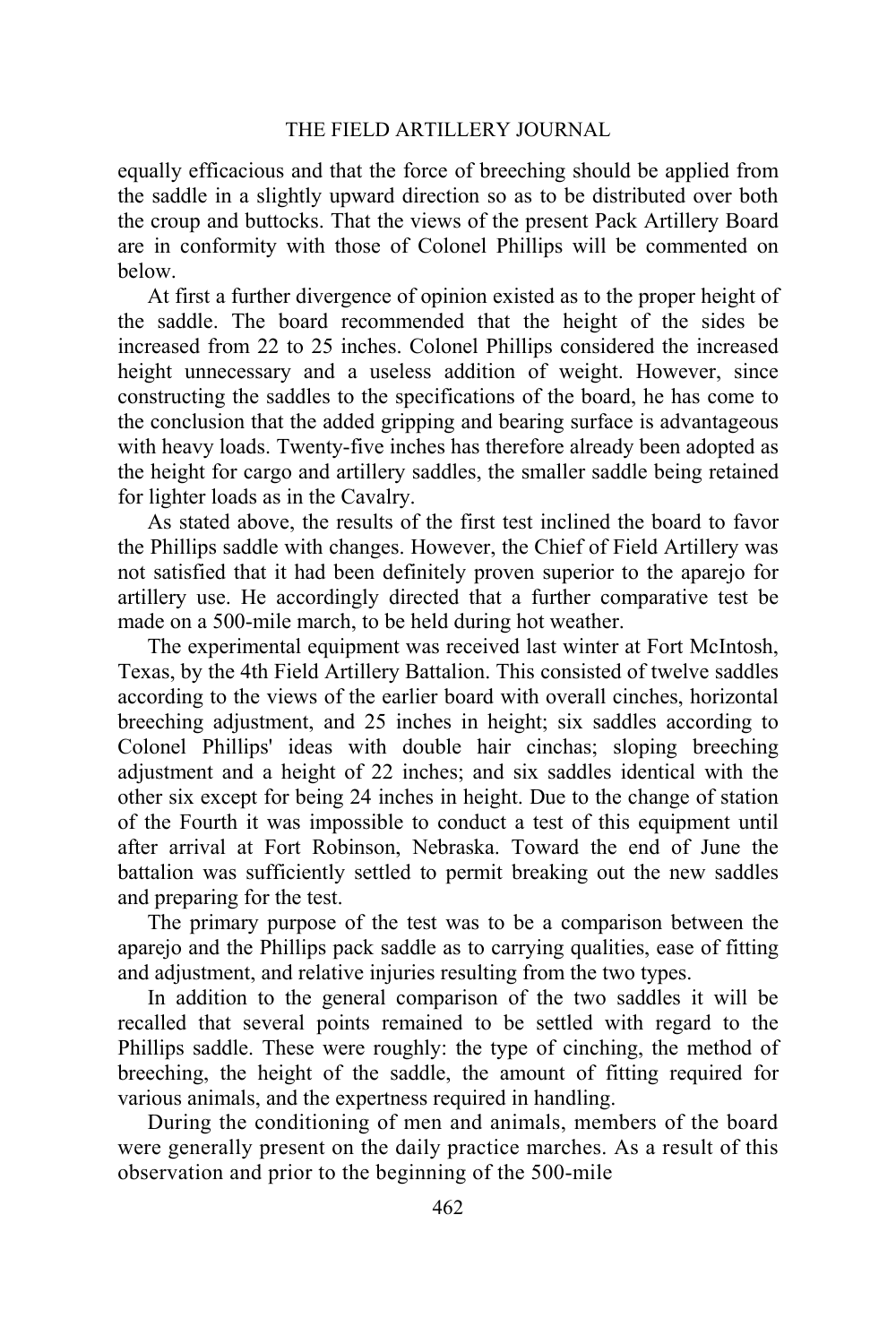### PACK ARTILLERY PROGRESS

march two important conclusions were reached. It was found that the Phillips saddles with the overall cincha worked forward on the mules' withers, while those with Colonel Phillips' method of cinching did not. It was also found that the method of breeching advocated by the earlier board was not satisfactory. The overall cincha was therefore replaced by double cinchas and all breechings changed to conform to Colonel Phillips' ideas. As noted above, the board and Colonel Phillips were already in accord on the height of the saddle, namely, 25 inches. Having eliminated these points of difference, the board and Colonel Phillips were in entire agreement on all points as to the best type of his saddle. Therefore, there remained to be determined only the relative merits of his saddle and the aparejo.

During the delay in holding the test several other items of experimental equipment were received.

Among these items were two types of ammunition boxes. These were shipping boxes adapted to packing, thus eliminating the necessity for transferring rounds from the shipping box to special ammunition chests as now provided in the Pack Artillery. At an early date it was found that one of the two types was of too light construction throughout. On the other type the adapters for hanging the box on the saddle frame were weak and broke after a few practice marches.

Another special item was a Cavalry pack cooking outfit. This outfit is much lighter and more compact than the present Mountain Artillery outfit. The main point in question is that of cooking capacity. Present indications are that with the addition of two more boilers the Cavalry outfit will be ample for a battery of Artillery.

A third item of equipment is a new wire pack consisting of two large spools carried as side loads. It is not desired to go into the details of the various wire packs as a full discussion would be material for a separate article. However, the final results of any wire pack test should be of interest to all field artillerymen as indications now point to the adoption of wire packs for forward communications even in the Light Artillery.

In order not to introduce too many possibly confusing details in the descriptions of the aparejo and the Phillips saddle no mention was made above of the types of blankets or pads used. It is felt that at this point some mention should be made of these accessories. With the aparejo a corona or canvas-lined pad and a regular saddle blanket are used. These articles have been replaced with the new saddle by a single pad of mohair. This pad is light and cool and shapes itself immediately to the conformation of the animal. In general it is an excellent article and apparently provides sufficient padding between the saddle and the pack.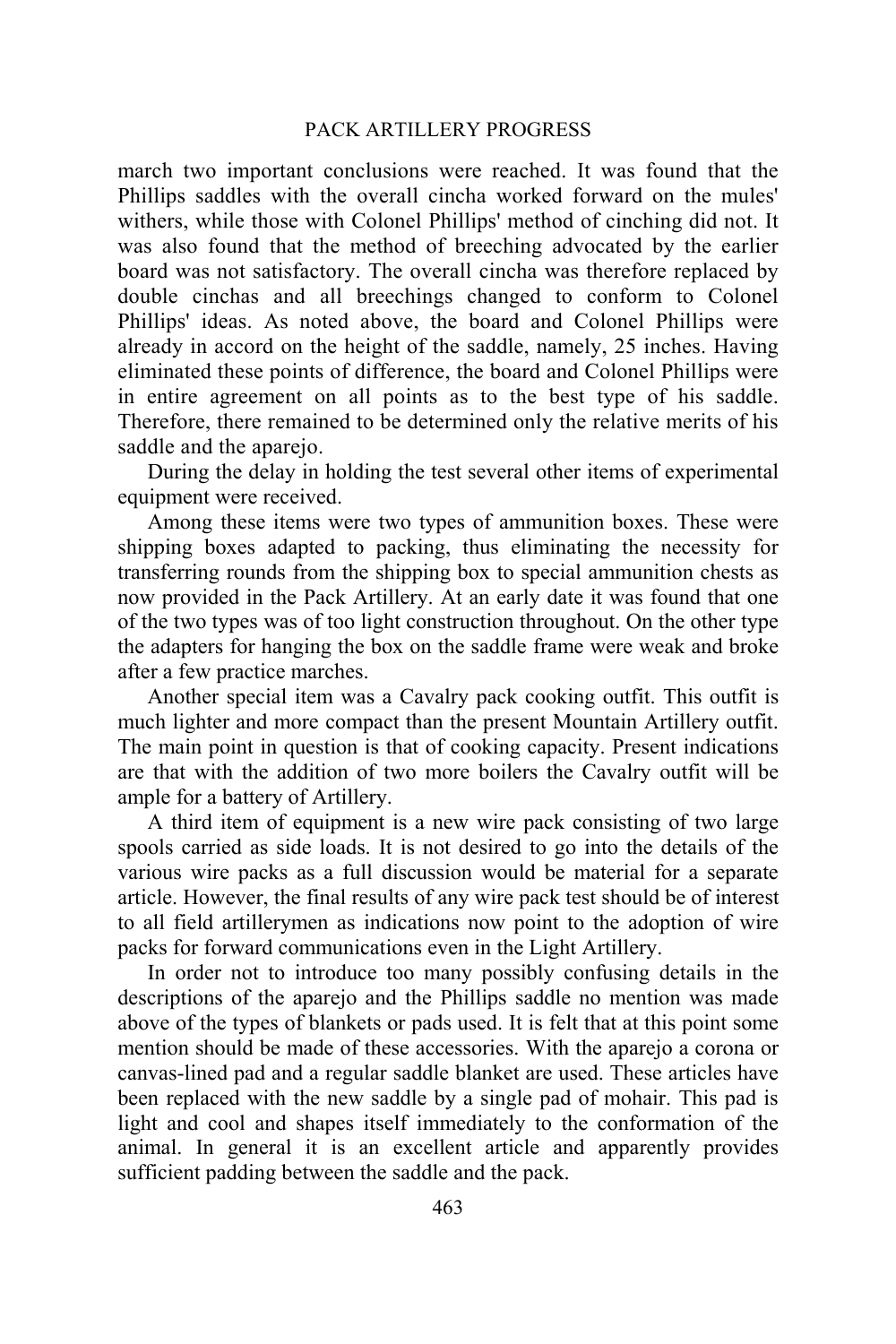Throughout July the battery conducted daily practice marches to harden men and animals and to enable the board to make such observations as might be possible. During this period the board settled upon a distribution of saddles to the best advantage. The final plan was to equip two gun teams with the 25-inch Phillips saddles, with the remaining saddles distributed throughout the same two sections and the maintenance section. The other two gun sections were equipped with aparejos. Some aparejos were also used in the maintenance section. It was believed that this distribution would best permit a comparison of the two types of saddles. For the last week of preparations, Colonel Phillips was present and gave valuable assistance and instruction.

While the battery was conditioning there were a great many details to be settled. The itinerary selected was roughly a march to Fort Meade, South Dakota, of about 175 miles, a loop of 150 miles out of Meade through the Black Hills and the return march from Meade to Robinson. The country covered is ideal for hiking and quite a contrast to the country with which the Fourth was familiar after its long tour in Texas. Needless to say, because of the route selected, the hike was popular from its inception.

The one drawback to the route was the difficulty of supply. As no motor transportation was available, a minutely detailed plan of supply, largely by rail, was evolved and finally approved together with the necessary funds. The battery was able to carry only two day's rations and forage, so that it was impossible to go more than a day's march from a railroad except for the first few days where it was possible to supply by wagons from Fort Robinson.

After much G-4 work, the stage was finally set and the Battery moved out of Robinson on July thirty-first. With the battery went a section of the Combat Train to act as a supply train. The entire expedition consisted of six officers, one hundred and twelve men, not to mention a Marine Corps Sergeant, three wagons, and one hundred and forty-four animals. Among the six officers were Colonel Phillips and Captain L. L. Leech of the Marine Corps, as observers. The Artillery officers were Captain J. W. Russey and Lieutenant S. S. Koszewski as battery officers and members of the board, Captain L. V. Warner as a member of the board, and Lieutenant W. M. Creasy as supply officer.

While sufficient reports on the test are now available to warrant additional comments on the experimental equipment, it is felt that such comments should be withheld until a complete and final discussion is possible.

As this article is being completed, the battery is within a few days of its homecoming. The march appears to be not only a success but a pleasant expedition as well.